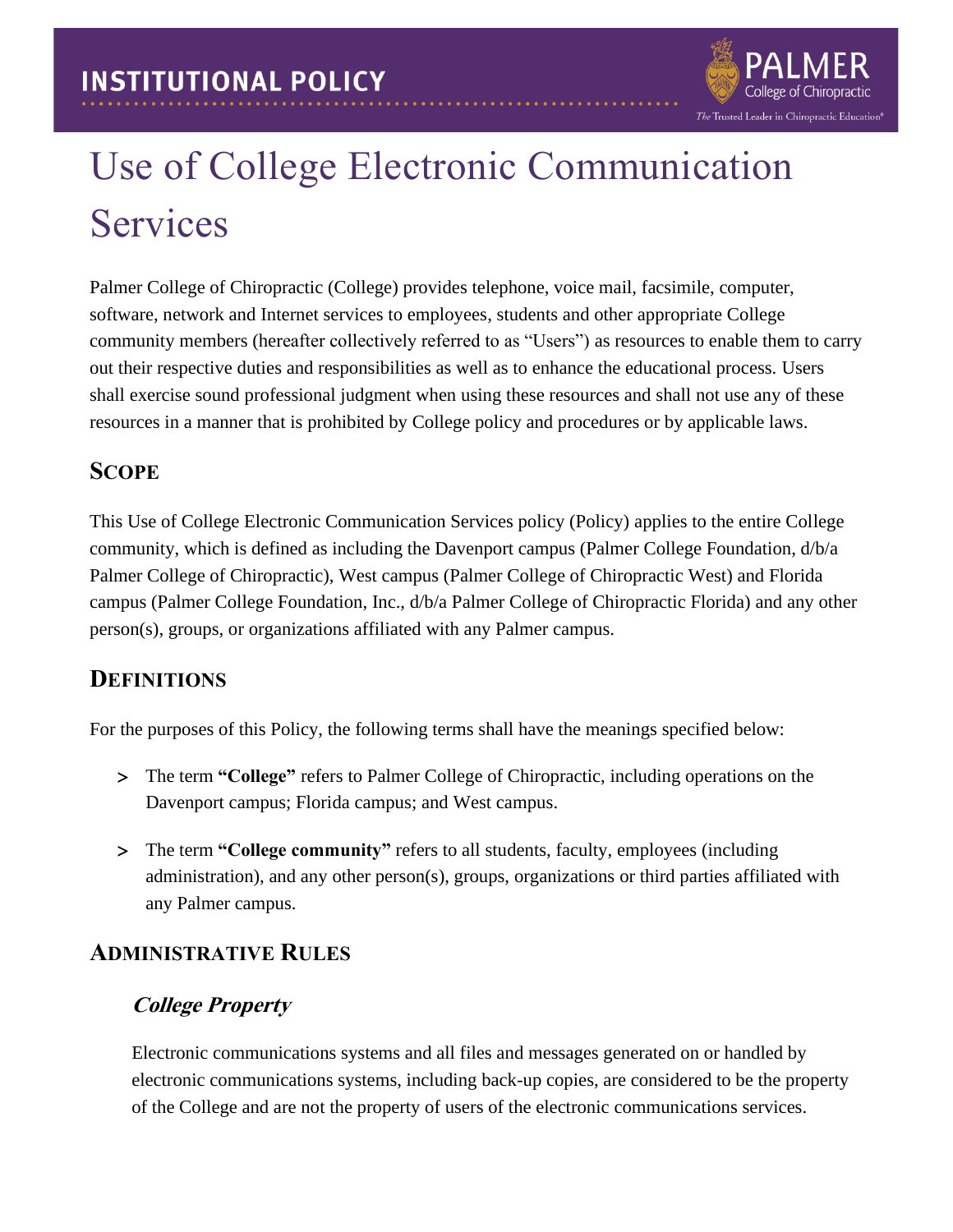# **Appropriate Use of Computer Networks**

Electronic communications systems generally must be used only for activities to support and enhance the educational objectives of the college. Users are responsible for exercising good judgment regarding the reasonableness of personal use. Incidental personal use is permissible so long as:

- **1.** It does not consume more than a trivial amount of resources.
- **2.** It does not interfere with employee productivity.
- **3.** It does not preempt any business activity.

Users are individually responsible for appropriate use of all assigned resources, including the computer, the network address or port, software and hardware.

# **No Expectation of Privacy**

The College does not guarantee that electronic communications will be private. Users should be aware that electronic communications could potentially be forwarded, intercepted, printed, and stored by others.

Users should have no expectation of privacy relating to their use of the computer network, including electronic mail.

# **College Monitoring and Access**

The College reserves the right to audit and/or monitor the use of computer systems including electronic mail, software and network services and Internet services it provides its users. While the College does not routinely monitor the content of electronic communications, such communications may be monitored and the usage of electronic communications systems may be monitored to support operational, maintenance, auditing, security, legal compliance and/or investigative activities. The College may intercept, access, read or disclose any communication created, received or stored using those resources.

The College shall follow all applicable laws regarding the monitoring, wiretapping, eavesdropping or recording of telephone conversations or the interception or opening of mail and shall not engage in those activities without good and sufficient cause.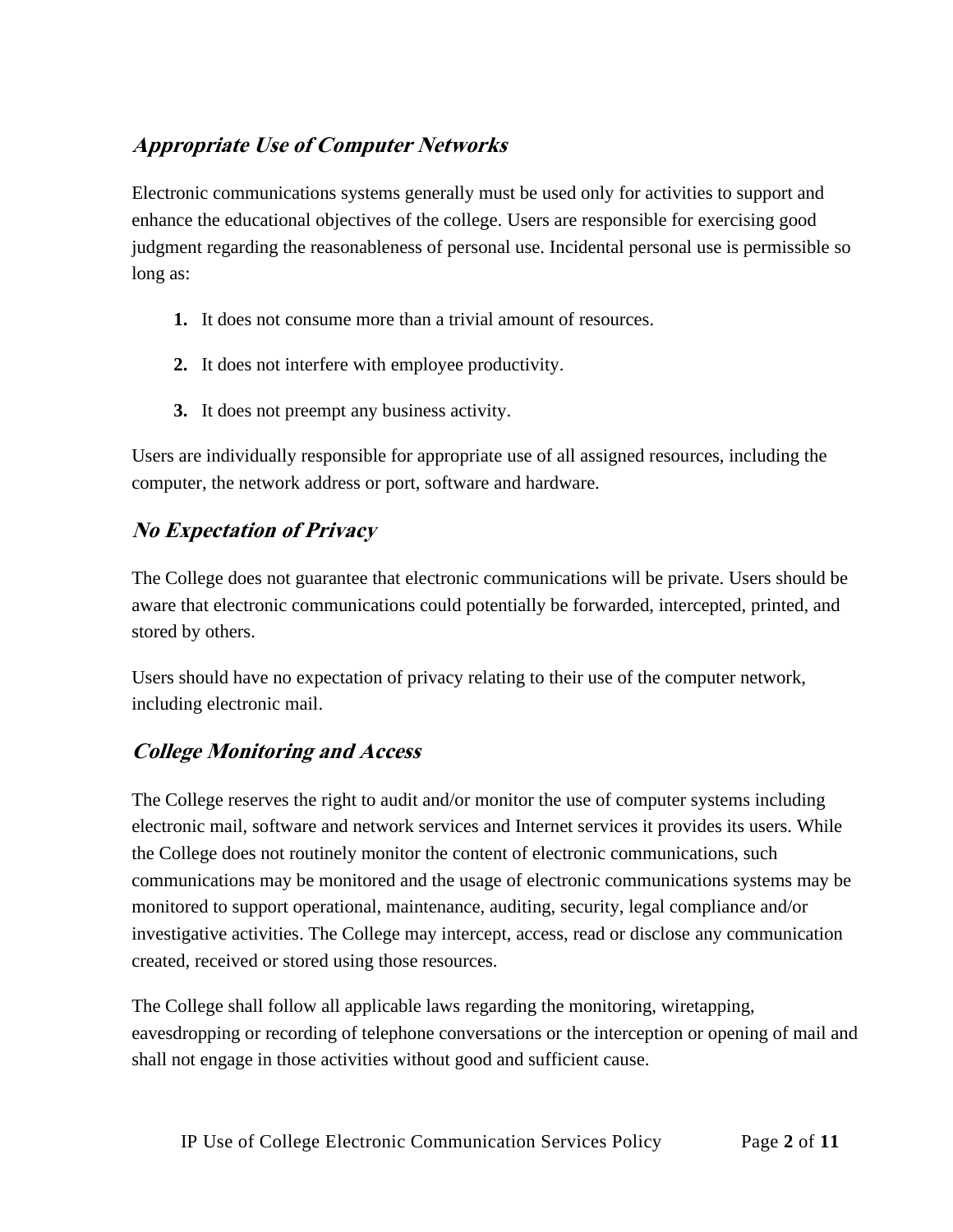## **Statistical data**

Consistent with generally accepted business practice, the College collects statistical data about electronic communications. As an example, call-detail-reporting information collected indicates the numbers dialed, the duration of calls, the time of day when calls are placed, etc.

Using such information, Information Technology (IT) monitors the use of electronic communications to ensure the ongoing availability and reliability of these systems.

#### **Authorization for Access**

Users may use only the computers, computer accounts, and computer files for which they have been authorized. Users may not use another user's account, a computer logged in with another user's account or attempt to capture or guess other users' passwords. Users are strictly prohibited from gaining access to any computing files, records, communications or other information without proper authorization. Proper authorization must be obtained through the Information Technology Department.

Password and login information must comply with [IT Standard-authentication.](#page-8-0) Users should make a concerted effort to protect their passwords and to secure resources against unauthorized use or access. Users must not attempt to access restricted portions of the network, an operating system, security software or other administrative applications without appropriate authorization.

Additionally, it is the responsibility of all users to ensure computer systems and the data accessed through them are safe and secure. Systems should be placed in an area where it is not likely to be damaged and where the content of screens cannot be read by unauthorized people.

Users will ensure that any printouts or other outputs from college systems are appropriately protected and disposed of when no longer needed. Data that is no longer needed and has reached its retention schedule should be deleted. Printouts may not be copied, removed from the workplace, or shared with others without proper authorization.

### **Message Restrictions**

Messages that do not comply with College policies, interfere with the normal operations of the College, or are otherwise unlawful or inappropriate in an office environment are prohibited. Such prohibited messages include but are not limited to chain letters, unauthorized mass mailings and messages that are discriminatory, harassing, threatening or reflect negatively on the College.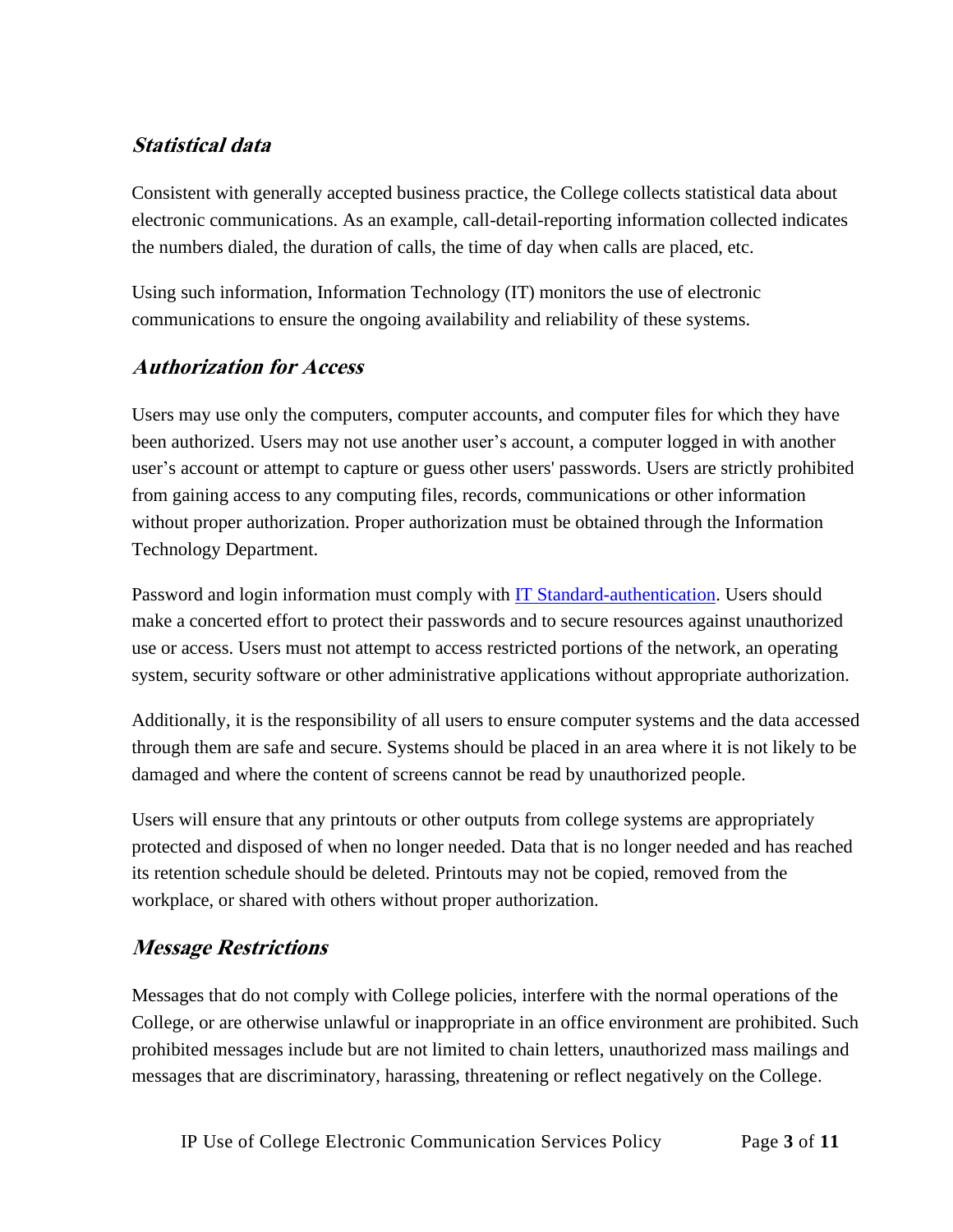College systems must not be used for the creation, transmission, or deliberate reception of any images, data, or other material that is designed or likely to cause offence or needless anxiety, or is abusive, sexist, racist, defamatory, obscene, or indecent. When communicating electronically, users are expected to conduct themselves in an honest, courteous, and professional manner.

## **Prohibited Uses of Computer Network**

Users are expressly prohibited from using College computer networks or accessing the Internet from those systems for purposes that do not comply with College policies, interfere with the normal operations of the College or are otherwise unlawful or inappropriate in an office environment. Such purposes include, but are not limited to:

- 1. Copying, downloading or transmission of any document, software or other intellectual property protected by copyright, patent or trademark law, without proper authorization by the owner of the intellectual property;
- 2. Engaging in any communication that is threatening, defamatory, obscene, offensive, or harassing;
- 3. Engaging in deliberate activities with consequences that may result in:
	- **a)** Corruption or destroying other users' data,
	- **b)** Using systems in a way that denies service to others (e.g. overloading the network), and/or
	- **c)** Gaining access to systems in which users are not authorized;
- 4. Political activities including sending political messages and solicitation of funds;
- 5. Gambling;
- 6. Viewing, downloading, or exchanging pornography;
- 7. Installing or downloading software that is not licensed to the College;
- 8. Illegal activities of any kind; and
- 9. Disclosure of [Confidential Information](#page-8-1) without authorization.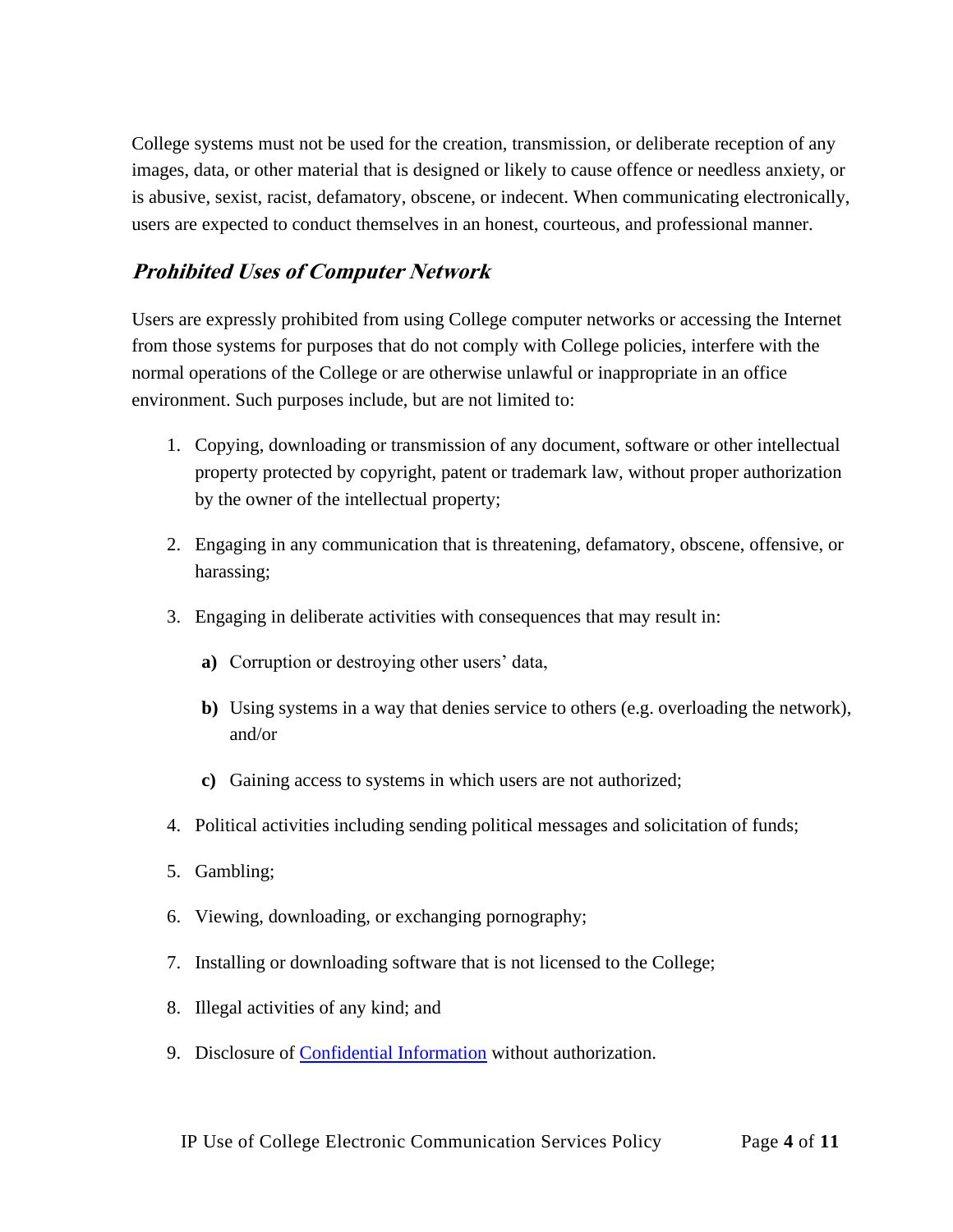# **Copyrighted, Proprietary and Licensing Restrictions**

The College complies with applicable laws and the licensing terms and conditions of the manufacturer pertaining to the use of computer hardware and software including, but not limited to copyright laws. Unauthorized use of licensed software is strictly prohibited. Users shall not send or receive any copyrighted, proprietary or **confidential information** pertaining to the College without its prior authorization, and shall not send or otherwise distribute, any other copyrighted, proprietary or confidential information unless expressly permitted by applicable licenses or other agreements regarding the distribution of those materials including peer-to-peer file sharing (e.g. movies, music, etc.).

## **Prohibited Software**

Personal servers, such as, but not limited to, web, FTP, email, chat, peer-to-peer, media (e.g. movies, music, etc.) sharing and Windows file sharing are not permitted. Programs used to evade, defeat or probe security measures, impede or disrupt operations are not permitted. Programs that impede desktop computer operations, log key-strokes, create unusually high overhead, or otherwise impair the operation of a computer are not permitted. The use of remote-control software must be approved by the Senior Director of Information Technology.

All software on College-owned computers must be purchased, installed, and configured by the Information Technology department unless an alternative plan has been pre-approved by Information Technology. This includes all software packages, software upgrades, and add-ons, however minor. It also includes shareware, freeware, and any items downloaded from the Internet. Under no circumstances should any software be purchased or installed without the explicit agreement and/or approval of the Information Technology Department.

Users are not to install software purchased by the College onto personal computers without the approval of the Information Technology Department.

### **Prohibited Hardware**

Hardware used to evade, defeat or probe security measures or impede or disrupt operations is not permitted.

### **Electronic Mail (Email)**

Electronic mail (email) is a critical mechanism for business communication within the College. Use of the College's electronic mail systems and services are a privilege, not a right, and must be

IP Use of College Electronic Communication Services Policy Page **5** of **11**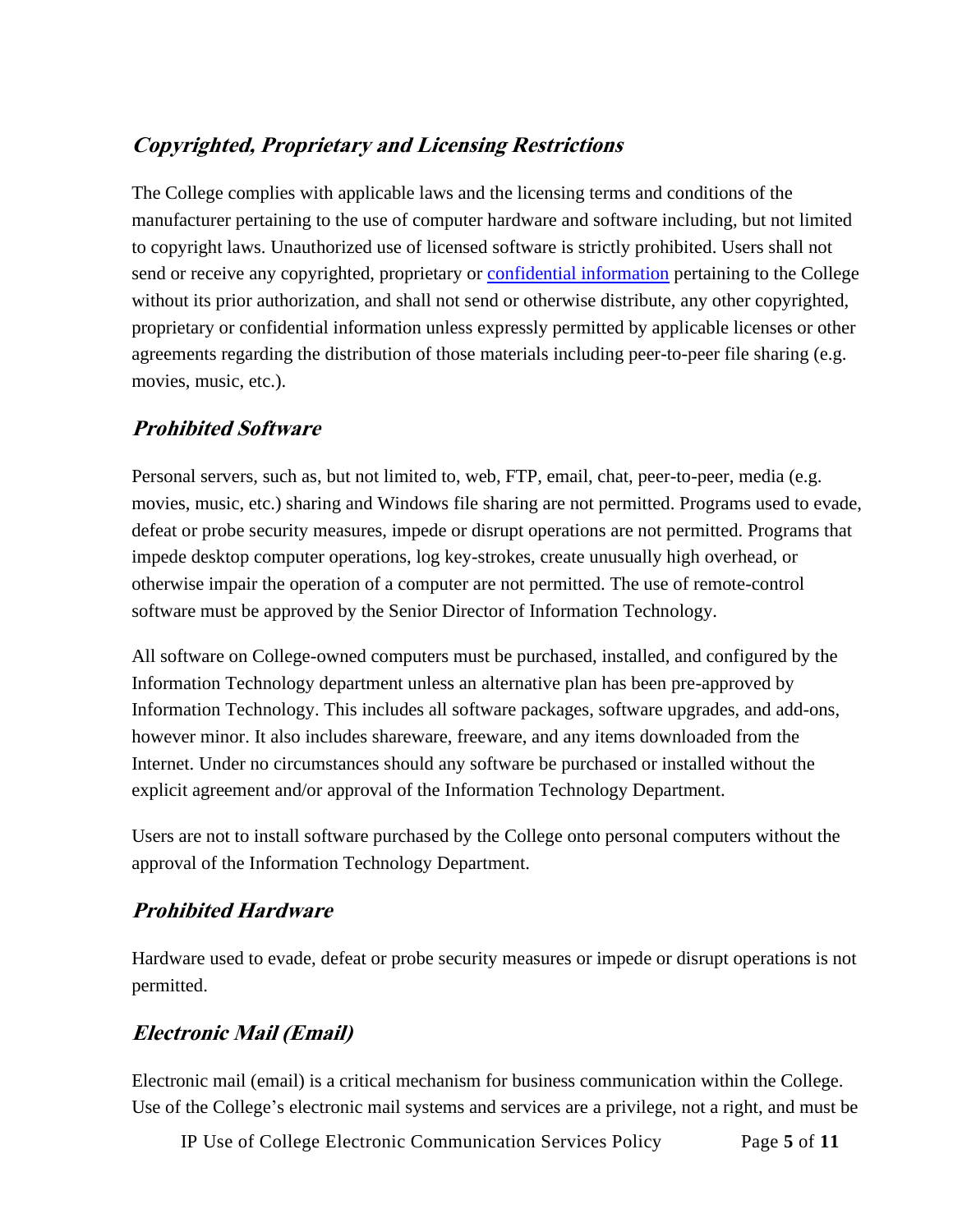used in accordance and compliance with the goals, expectations and policies of the College and applicable law.

Users must use extreme caution when communicating confidential or sensitive information via email. It is important to be aware that all email messages sent outside of the College become the property of the receiver. Users should consider not communicating anything they would not feel comfortable being made public. Users should demonstrate particular care when using the "Reply All" command during email correspondence to ensure the resulting message is not delivered to unintended recipients.

Use of email for purposes that do not comply with College policies, interfere with the normal operations of the College or are otherwise unlawful or inappropriate are prohibited. Such purposes include, but are not limited to:

- **1.** Copyright infringement, obscenity, libel, slander, fraud, defamation, plagiarism, harassment, intimidation, forgery, impersonation, soliciting for illegal pyramid schemes, and computer tampering (e.g. spreading of computer viruses);
- 2. Use of email addresses for marketing purposes without explicit permission from the target recipient;
- 3. Forwarding of documents belonging to the College, or the contents of those documents, to individuals outside of the institution without authorization or without having a substantial institutional business purpose;
- 4. Misrepresenting, obscuring, suppressing, or replacing a user's identity on an electronic communication;
- 5. Writing or presenting views on behalf of the College unless authorized to do so;
- 6. Intentional receipt and/or distribution of offensive, obscene, or pornographic material;
- 7. Attempting to obtain or obtaining access to the email records or communications of others with no substantial institutional business purpose;
- 8. Sending chain letters/chain email;
- 9. Sending any data unencrypted that contains HIPAA information, credit card information, Social Security numbers, or any other private or confidential information; or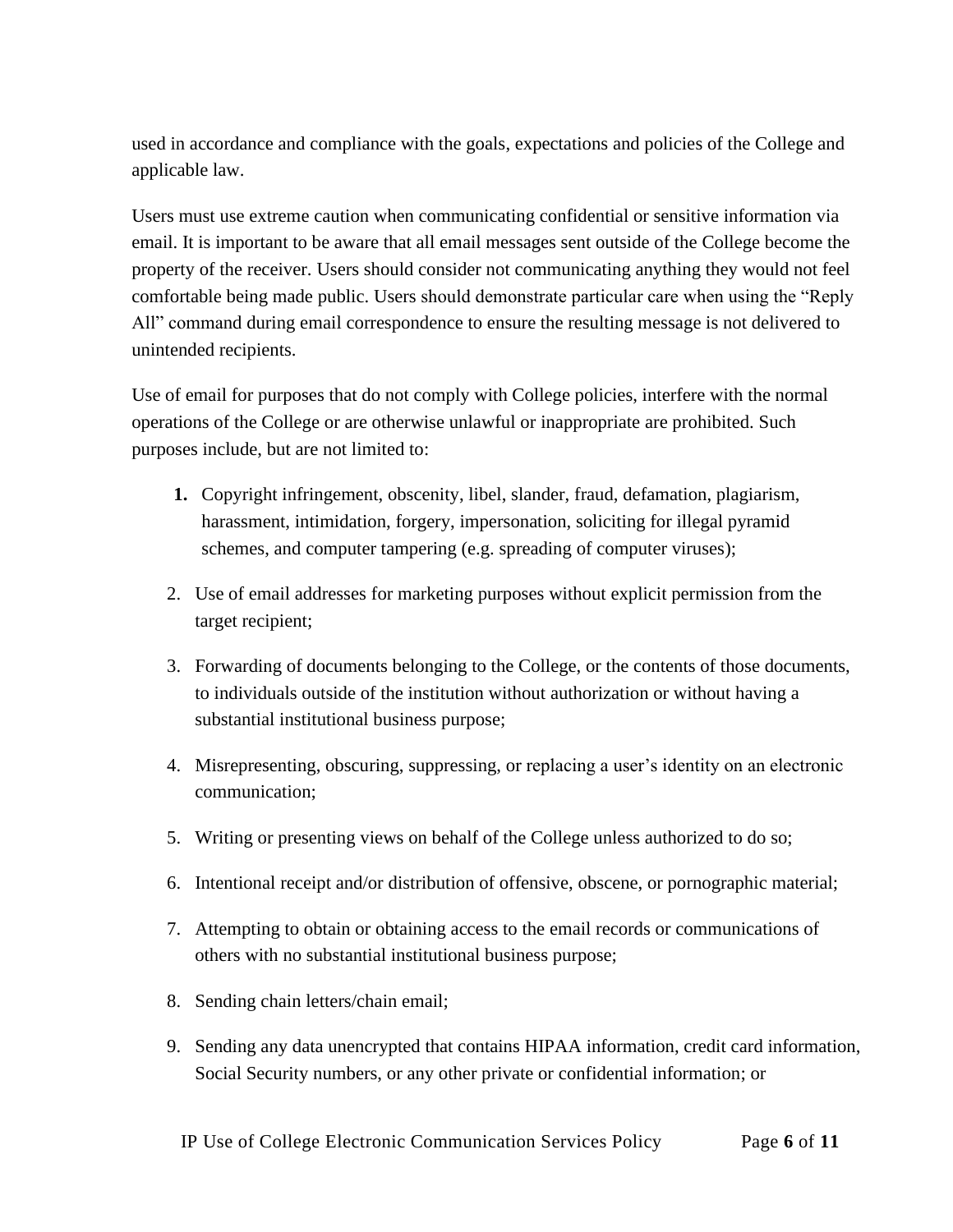10. Auto-forwarding email from a Palmer College email address to a non-Palmer College email address.

To prevent the downloading of computer viruses, users should not open email attachments that are illegitimate or originate from an unknown or mistrusted source.

### **Remote Access**

Hardware or software intended to provide remote access to either the network or a computer is not permitted unless approved for use in writing by the Senior Director of Information Technology and configured according to procedures established by the Information Technology Department.

#### **Anti-Virus Measures**

All computers connected to the network shall have a properly installed and updated anti-virus program. Anti-virus software provided by the College shall not be disabled or removed.

College-owned computers will automatically receive a centrally managed and updated anti-virus program.

Anti-virus software must be active, scheduled to perform virus checks at regular intervals, and have its virus definition files kept up-to-date.

Any activities with the intention to create and/or distribute malicious programs onto the College network (e.g. viruses, worms, Trojan horses, email bombs, etc.) are strictly prohibited.

If a user receives what they believe to be a virus or suspects that a computer is infected with a virus, it must be reported to the Information Technology department immediately by calling (563) 884-5300. Report the following information (if known): virus name, extent of infection, source of virus, and potential recipients of infected material.

Users should not attempt to destroy or remove a virus, or any evidence of that virus, without direction from the Information Technology department.

Any virus-infected computer will be removed from the network until it is verified as virus-free.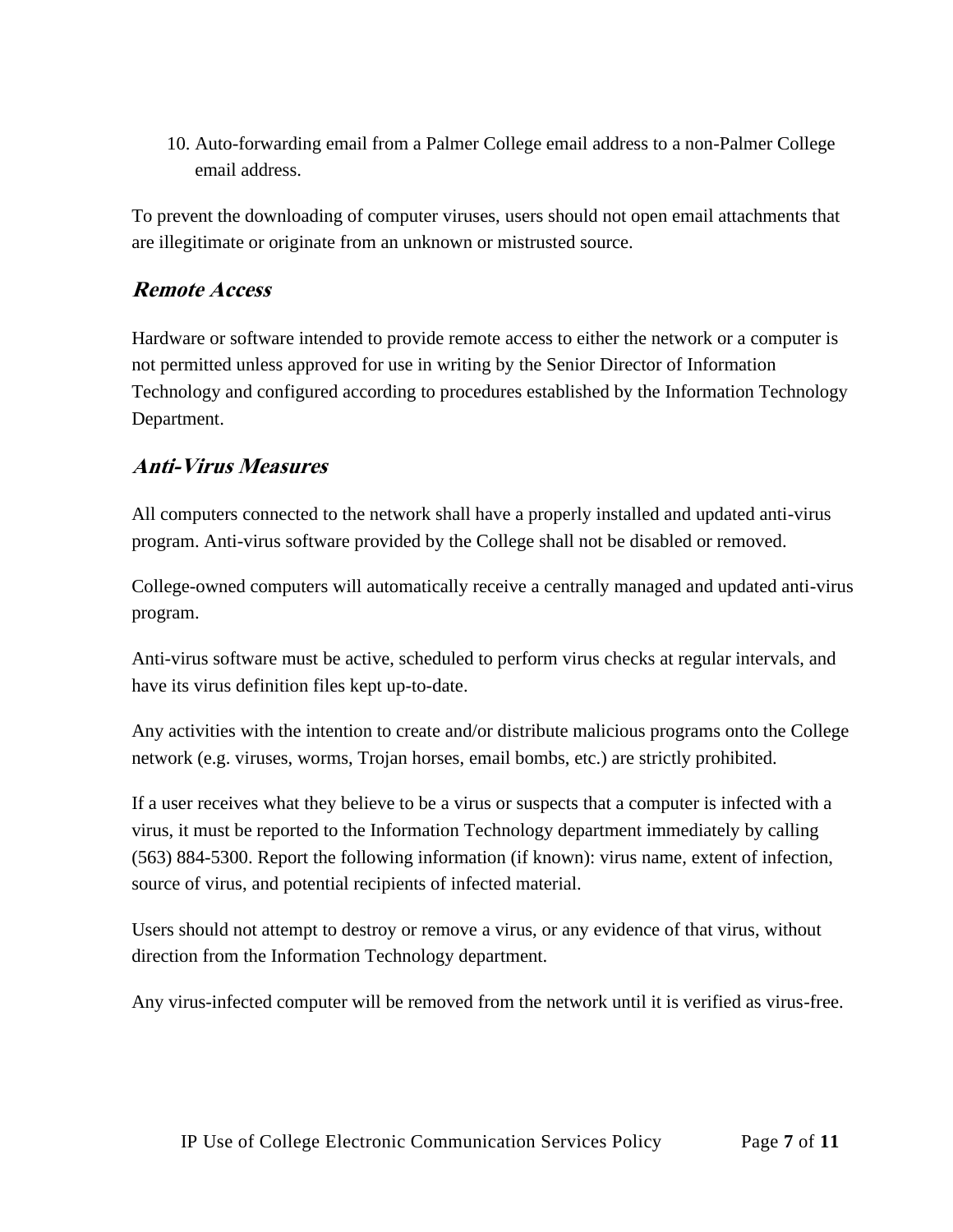# **Respecting Privacy Rights**

Except as otherwise specifically provided, users may not intercept or disclose or assist in intercepting or disclosing electronic communications. [Confidential information](#page-8-1) must be removed from view, computer screens must be cleared and keyboards password locked when work areas are unattended.

# **STANDARD INSTITUTIONAL POLICY PROVISIONS**

Institutional policies are supplemented by provisions that are applicable to all institutional policies. It is the responsibility of all employees, students and other applicable users to know and comply with these standards.

> [Standard Provisions Applicable to All Institutional Policies](http://www.palmer.edu/uploadedFiles/Pages/Students/Resources_and_Offices/Handbook_and_Policies/_pdf/Standard-Provisions-Applicable-to-All-Institutional-Policies.pdf)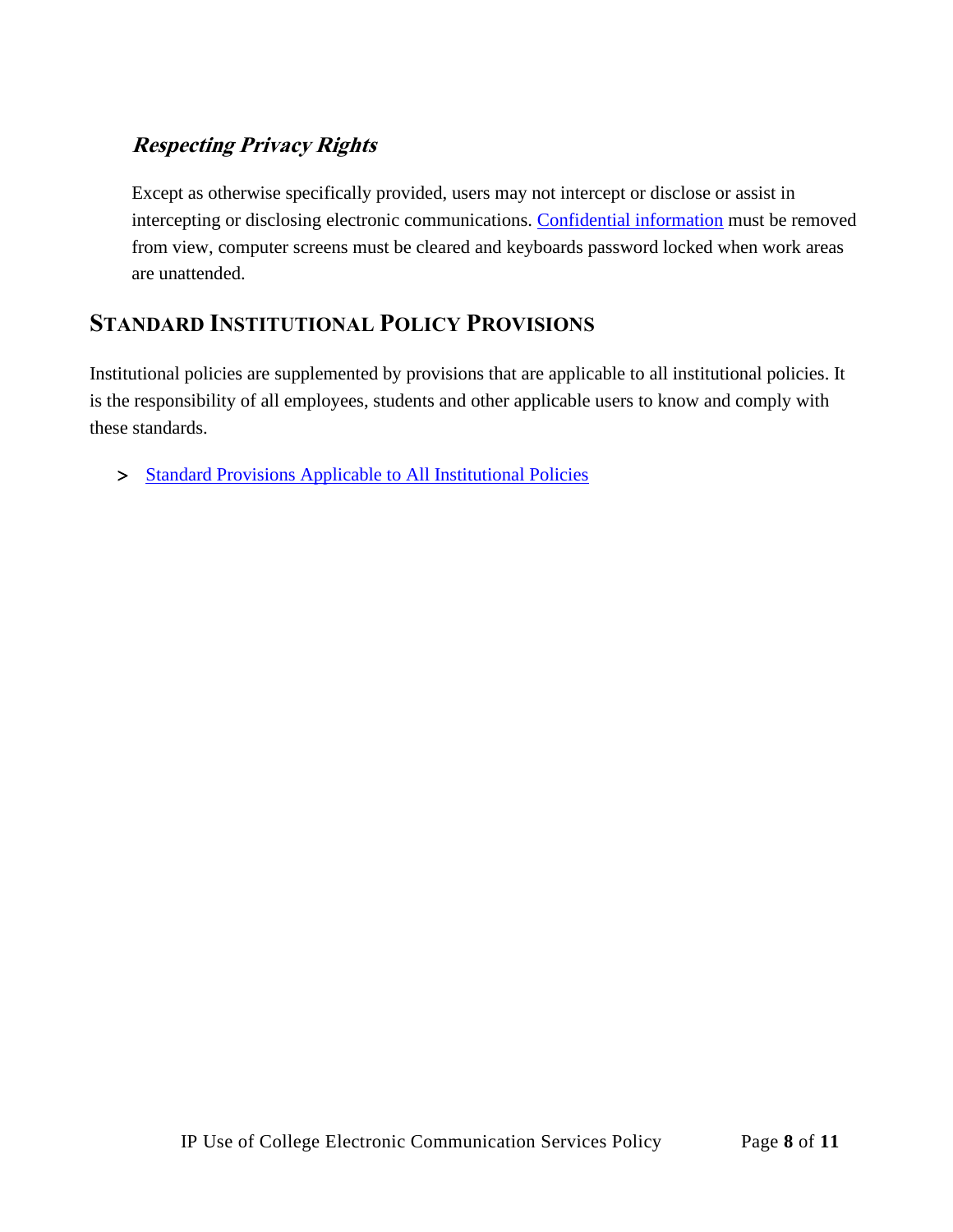# Additional Information

# **ASSOCIATED POLICIES, PROCESSES, PROCEDURES AND/OR STANDARDS**

This Policy is supplemented below. It is the responsibility of all employees, students and other applicable users to know and comply with policies and procedures as supplemented.

# <span id="page-8-1"></span>**POLICIES**

> [Confidential Information Policy](https://www.palmer.edu/getmedia/40c12bcc-b79e-41c2-855b-5422e1e6b4ad/ip-confidential-information.pdf)

## **PROCESSES AND/OR PROCEDURES**

 $> N/A$ 

## <span id="page-8-0"></span>**STANDARDS**

> [IT Standard-Authentication Policy](https://livepalmer.sharepoint.com/sites/Information-Technology/Shared%20Documents/Forms/AllItems.aspx?id=%2Fsites%2FInformation%2DTechnology%2FShared%20Documents%2FIT%20Standard%20%2D%20Authentication%2Epdf&parent=%2Fsites%2FInformation%2DTechnology%2FShared%20Documents)

## **FORMS/INSTRUCTIONS**

 $> N/A$ 

# **OTHER RELATED INFORMATION**

[Consumer Information](http://www.palmer.edu/uploadedFiles/Pages/Marketing/Publications/Official_College_Documents/Financial_Aid/consumer-Information.pdf)

## **CONTACTS**

### **Information Technology**

## **MAIN CAMPUS, DAVENPORT, IA.**

> Mark Wiseley Senior Director of Information Technology 1000 Brady Street Davenport, IA 52803-5214

IP Use of College Electronic Communication Services Policy Page **9** of **11**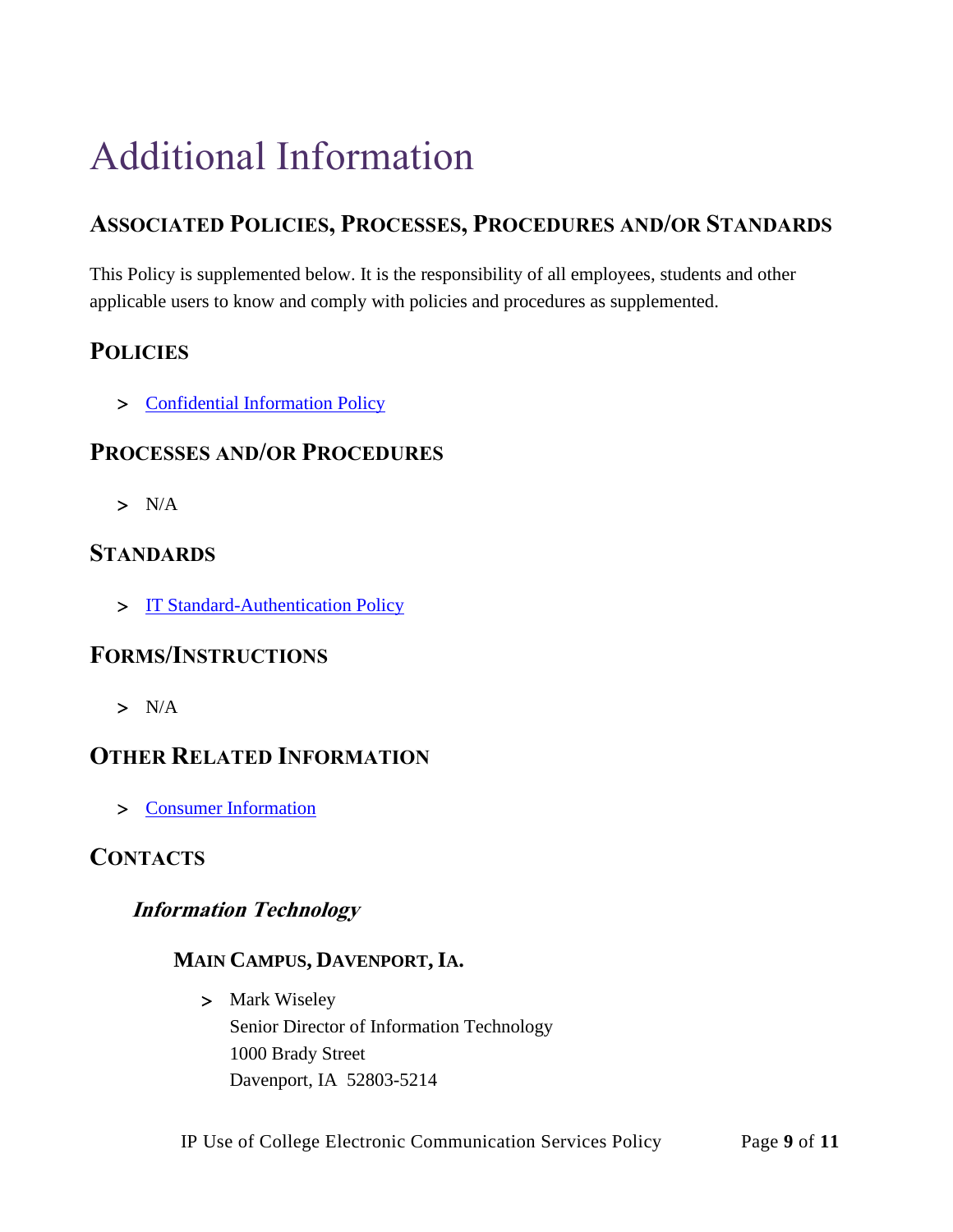(563) 884-5691 [mark.wiseley@palmer.edu](mailto:mark.wiseley@palmer.edu) 

#### **FLORIDA CAMPUS, PORT ORANGE, FLA.**

> Matt Kellen Network Manager 4777 City Center Parkway Port Orange, FL 32129-4153 (386) 763-2640 [matt.kellen@palmer.edu](mailto:matt.kellen@palmer.edu)

## **WEST CAMPUS, SAN JOSE, CALIF.**

> Mark Wiseley Senior Director of Information Technology 1000 Brady Street Davenport, IA 52803-5214 (563) 884-5691 [mark.wiseley@palmer.edu](mailto:mark.wiseley@palmer.edu) 

## **Human Resources**

> Senior Director for Human Resources Office of Human Resources 1000 Brady Street Davenport, IA 52803-5214 (563) 884-5866

# **HISTORY**